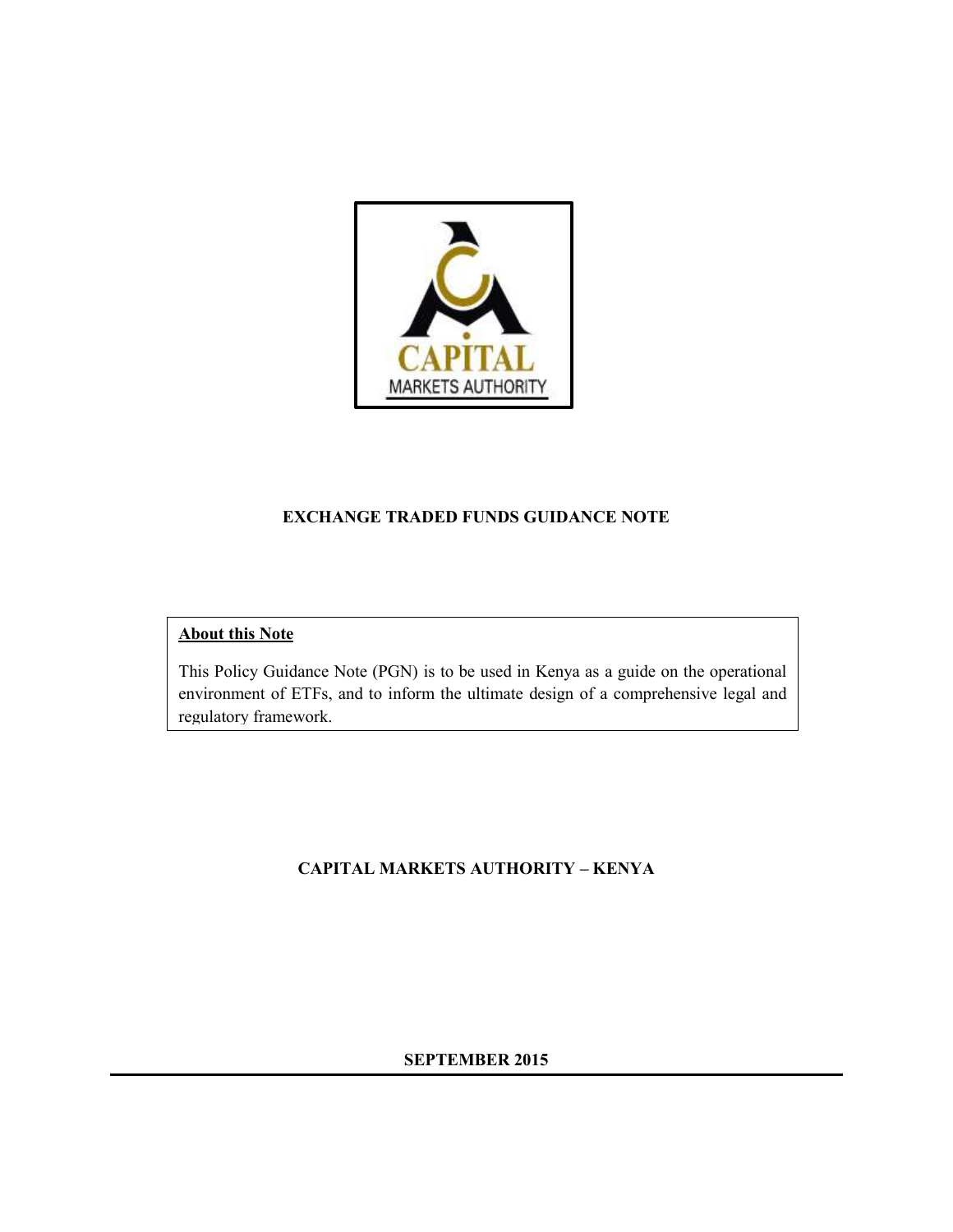#### **Introduction**

#### **This note is a precursor to a comprehensive regulatory framework to allow for the operationalization of Exchange Traded Funds (ETFs) in Kenya. As such it has limits on use and application.**

- i. ETFs are a type of listed open-ended index/unit instrument bought or sold on a securities exchange. The index or unit may be composed of ordinary stocks, bonds, commodities, futures or a combination of real assets with the objective of allowing for exposure to a portfolio of securities, assets or indices whose price movement is in tandem with the price movement of the constituent underlying securities or commodities. An ETF can be a domestic or offshore product.
- ii. In case of any doubt, it is advised that direction be sought from the Capital Markets Authority (CMA).
- iii. This PGN aims to provide a guide to listing ETFs in Kenya, whilst identifying and mitigating the likely regulatory risks arising from ETF transactions in Kenya, to promote market confidence and integrity, key planks of fair and efficient capital markets in Kenya.
- iv. The introduction of an ETFs market in Kenya is aimed at offering investors another option of investing in capital markets through pooled securities or indirectly in commodities in a formal securities exchange environment.
- v. As is the case with any other listed security, investors shall buy and sell their ETFs through a securities exchange and clear or settle through existing Clearing and Settlement Infrastructure.
- vi. Just as is the case with trading in other securities, the value of an investment in an ETF may go up or down as the market conditions change. Also, ETFs are not capital protected; there is therefore no guarantee that on selling after purchase, investors would get back the whole amount invested.
- vii. Investors should view ETFs as long-term investments designed to not only diversify investment horizons but also reduce exposure to significant price fluctuations that sometimes characterize buying and selling of securities and thus minimize their risk exposure.

### **Issuance of ETFs in Kenya**

 $\overline{\phantom{a}}$ 

- 1. ETFs shall have their own market sub-segment to be created by a relevant listing exchange.
- 2. ETFs shall have their own international security identification numbers and codes.
- 3. Domestic ETFs<sup>1</sup> shall be subject to intra-day price fluctuation limits on trading like shares. However, off-shore ETFs<sup>2</sup> intra-day price limits shall be based on the limits that have been imposed in their home jurisdiction and forex fluctuations. Domestic ETFs shall at the minimum, comply with internationally accepted principles of issuance and trading of ETFs.
- 4. Units in an exchange traded fund shall be listed and traded in Kenya Shillings.
- 5. For a start, the maximum ETFs' fees charged shall not be more than that charged in the equities markets subject to revision by CMA notification. All fees shall be fully disclosed in the issuance or introduction documentation.
- 6. Where the ETF issuer is not a local entity, it shall meet the following minimum requirements:

<sup>&</sup>lt;sup>1</sup> Domestic ETFs refer to ETFs whose prices shall be determined by prices of domestic constituent underlying assets or securities only,

<sup>&</sup>lt;sup>2</sup> Offshore ETFs shall be those ETFs whose prices shall be determined by prices of the foreign constituent underlying assets or securities denominated in domestic currency and the forex fluctuation component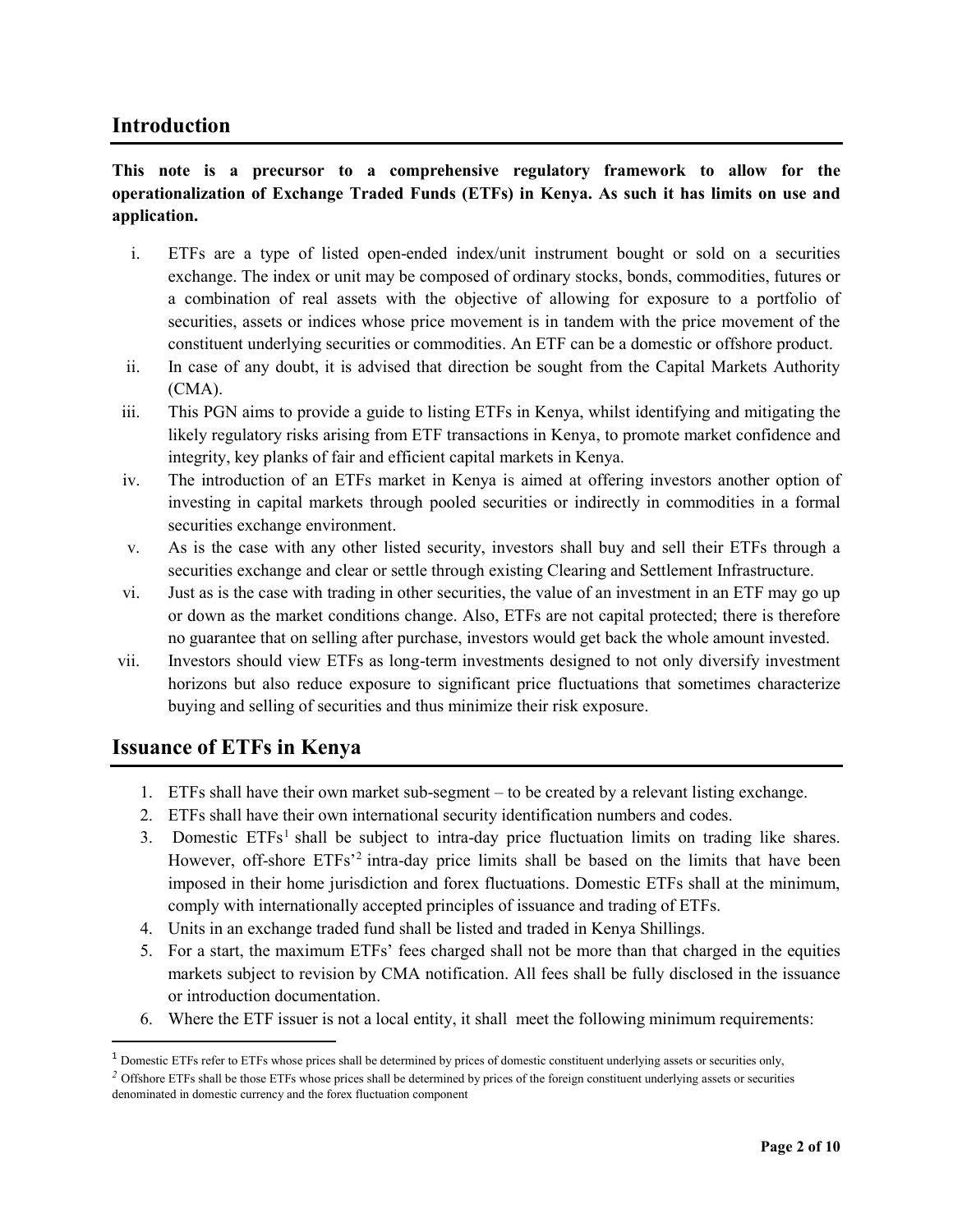- 6.1 comply with the requirements of this PGN on ETFs to the extent practicable.
- 6.2 be listed on an exchange upon receiving CMA's approval which shall be subject to such conditions as may be imposed by CMA including obtaining a No Objection letter from a competent Authority in the home jurisdiction of the issuer.
- 6.3 appoint a person licensed by CMA as its authorized representative in Kenya for purposes of regulation and oversight;
- 6.4 in addition to complying with the corporate actions in the home jurisdiction in respect of Kenyan investors and regulators disclose and comply with continuing obligations observed in the home jurisdiction.
- 7. The issuer may be exempted from Kenya's capital adequacy requirements, subject to being in compliance with requirements in the home jurisdiction. The Authority (CMA) may require a copy of rating reports or other documentation as submitted to a regulator in the home jurisdiction (if applicable).
- 8. Where an issuer is seeking a secondary listing for ETF units listed on another exchange, the said issuer shall be in compliance with the requirements of the regulatory regime in its home jurisdiction that meet minimum internationally acceptable principles and standards.
- 9. Exchange traded funds in Kenya shall have one or more Market Makers (MMs), licensed by CMA and admitted by the listing exchange. MMs, shall at all times give a binding two-way (bid and offer) quote for the ETF units for which they are MMs.
- 10. ETFs listed in Kenya shall be open-ended unless an exemption is granted.
- 11. ETFs in Kenya shall be issued on the basis of an index or be structured on a combination of securities, commodities or financial instruments based on a clearly defined and approved ratio and price.
- 12. Calculation of an ETFs per unit value (whether an index or a commodity ETF unit) shall be done by a competent institution that shall either be an approved exchange or an outsourced organization that shall also provide error tracking services. An exchange shall also establish an Index Review Committee whose role shall be to:
	- 12.1 Semi-annually and within the first two months after the end of the six months, review the ETF's value to give an objective view on its historical reliability
	- 12.2 Evaluate the ETF's transparency and fair computation
	- 12.3 Communicate its findings on the ETF's evaluation to CMA
- 13. The methodology of computation of the ETF's Net Asset Value (NAV) shall be clearly spelt out and be easily understandable as shall be outlined in the ETF's constitutive documents and any relevant information memorandum and marketing materials.
- 14. The constituent assets or securities shall be housed in a trust arrangement with a trustee being appointed, subject to approval by CMA.
- 15. ETFs listed in Kenya shall be fully backed by an underlying asset of an equivalent value at all times.
- 16. Trading in ETFs shall be open to all investors seeking to participate in a formal exchange and shall be subject to this PGN and any other rules as issued by a listing exchange or CMA.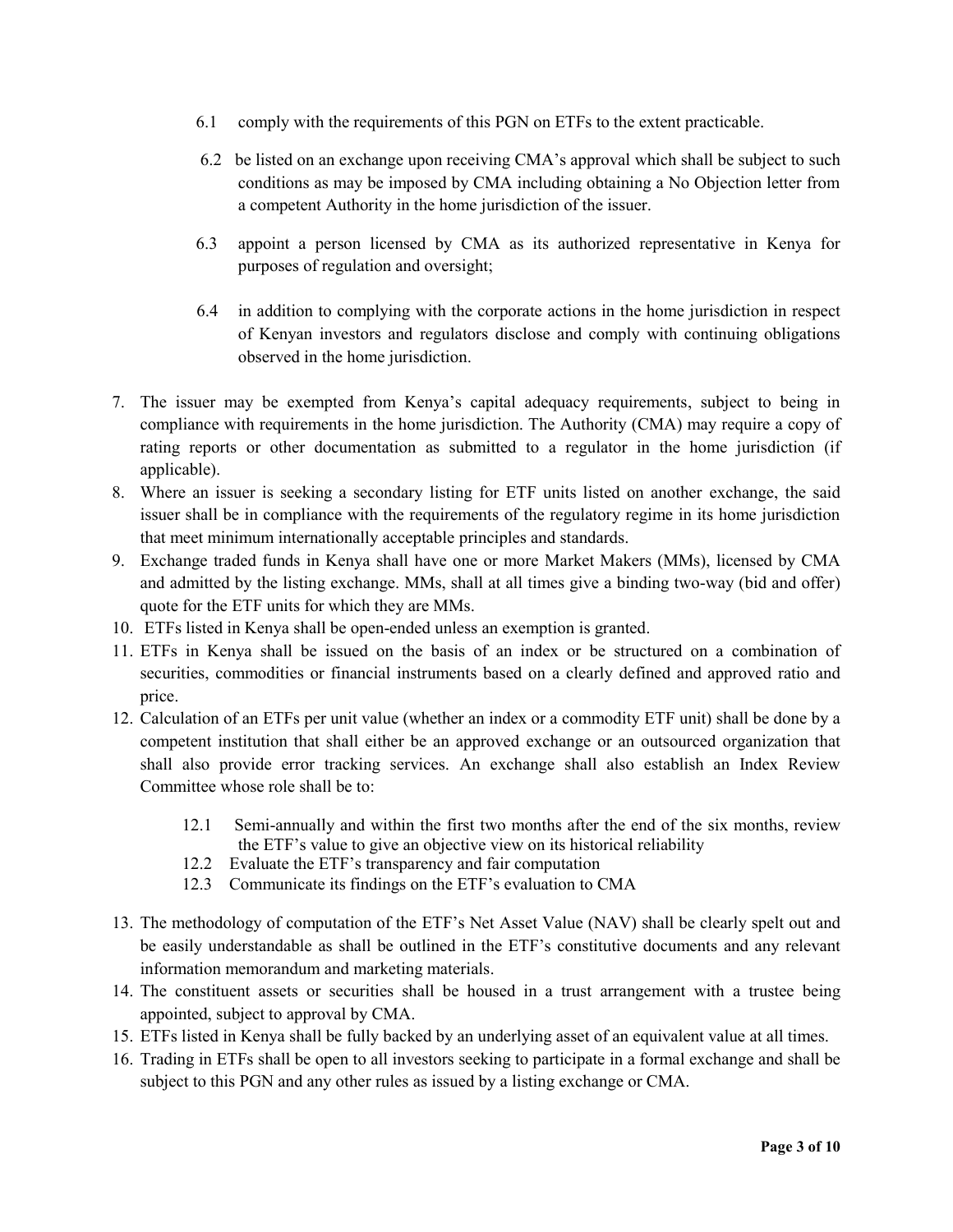- 17. If circumstances are such that the ETF has to be delisted or wound up, this shall be done based on the ETFs' NAV on the basis of the average price of the last traded month. This process shall be clearly provided for and outlined in the Trust Deed.
- 18. Minimum securities or asset blocks in the case of creation, redemption or cancellation shall be agreed upon with CMA and clearly indicated in the information memorandum, while minimum trading lots shall be equivalent to those in the listing exchange.

# **Approval of ETF**

- 19. A person who intends to issue an ETF shall make an application to CMA for approval to list or introduce the ETF in accordance with this PGN. An ETF Issuer shall be notified of the decision of the Authority in writing. If the application is rejected, the reason for rejection shall be stated in the notification, as well as the procedure and time limit for resolution.
- 20. An ETF Issuer shall be a legal person.<sup>3</sup>
- 21. On approval of the ETF by CMA, the ETF shall be listed on a securities exchange subject to:
	- 21.1 The ETF being in compliance with the approved exchange Listing and Trading Rules. The ETF Listing and Trading rules shall clearly and comprehensively outline procedures, processes, frequency and content of reporting, clearly highlighting the disclosures to be made daily, weekly, monthly, quarterly or annually;
	- 21.2 The ETF units being freely transferable;
	- 21.3 The establishment of adequate infrastructural arrangements for the clearing and settlement of trades in ETF units through an approved Central Securities Depository;
	- 21.4 Minimum free float of the ETF in terms of Assets under Management, being at 25 per cent of the issued share capital in underlying assets subject to such changes as may be prescribed from time to time and
	- 21.5 Compliance with the process and indicated timelines for issuance and listing of ETFs set out in a listing exchange's rules.

 $\overline{\phantom{a}}$ 

<sup>&</sup>lt;sup>3</sup> This may be an individual or company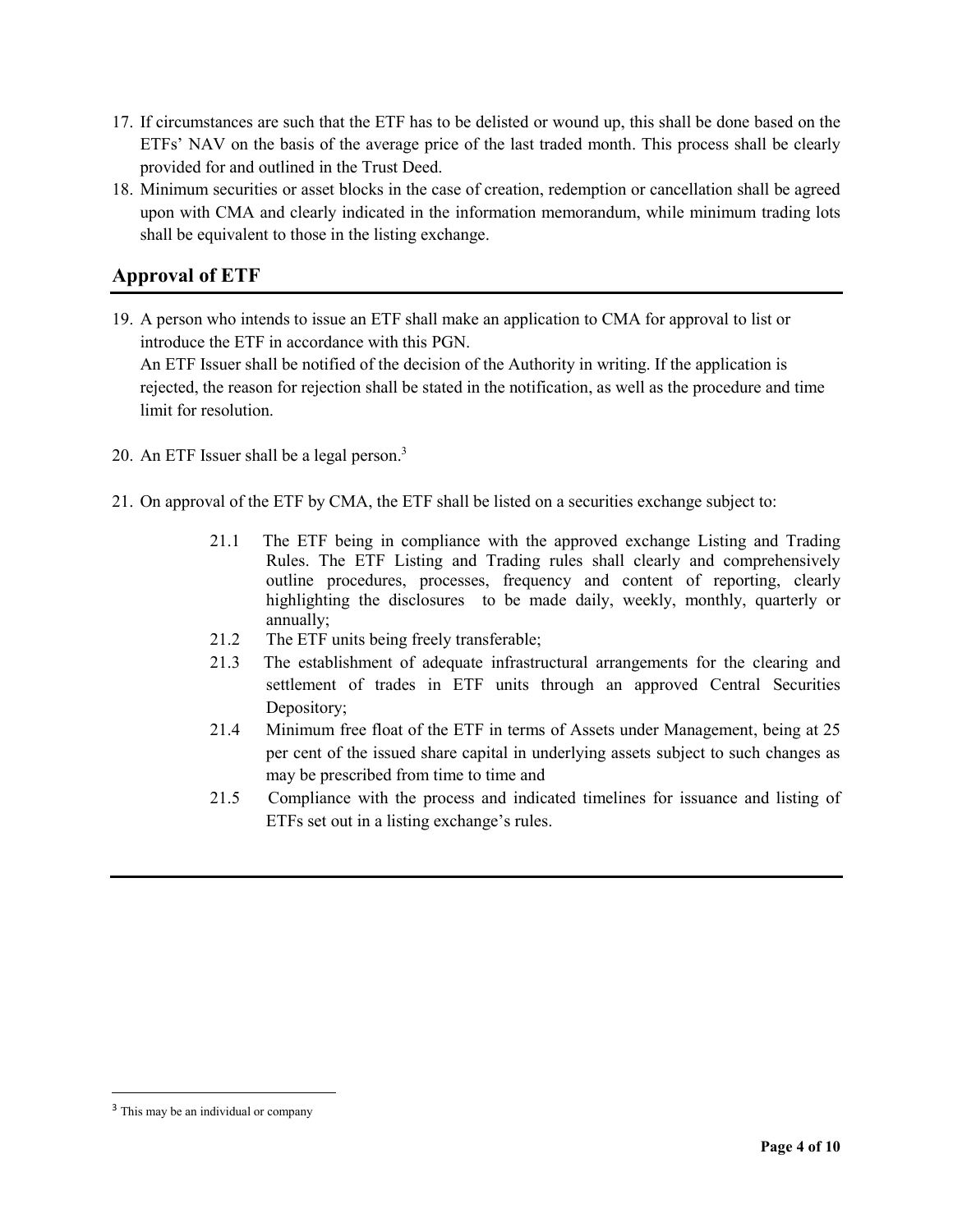## **Pre-listing Requirements**

- 22. A potential issuer of ETFs shall submit an Information Memorandum complying with the disclosures under **'Requirements on the specific details of the ETF'** of this note, together with the information, documents or Annexes highlighted below:
	- 22.1 Full name and profile of promoter, manager (where applicable) and trustee;
	- 22.2 Place and date of incorporation of promoter, manager (where applicable) and trustee;
	- 22.3 The full names, details and addresses of directors of the issuer, manager (where applicable) and trustee;
	- 22.4 Details of the financials, corporate governance structures and key personnel of the issuer;
	- 22.5 Copies of all necessary authorizations, licenses and agreements;
	- 22.6 Constitutive documents including the Trust Deed or Memorandum and Articles of Association as applicable;
	- 22.7 The fund's key contact person to CMA;
	- 22.8 A certified copy of the minutes of the board meeting or meeting of the promoter(s) at which the resolution to establish an ETF was passed;
	- 22.9 Where the promoter of the ETF is a company, a resolution to apply for admission to a securities exchange listing shall have been passed by the board of directors of the promoter, and the application shall be signed by the board of directors or by a party duly authorized by the board of directors. If the application is signed pursuant to a power of attorney, a copy of the signed power of attorney shall be attached.

### **Requirements on the specific details of the ETF**

- 23. The following specific details shall be outlined in the Information Memorandum submitted to CMA:
	- 23.1 The type of ETF(s) to be issued;
	- 23.2 A description of the ETF, including the name of the promoter of the ETF, its date of establishment and how it shall be compiled or constituted;
	- 23.3 Information on the computation(s) behind the number of block or portfolio securities to make up ETF units and the targeted unit holder category;
	- 23.4 A justification (reasons for establishment, reasons for selection of assets or portfolio of assets, reasons for choice of jurisdiction, benefits to investors and the issuer etc.) for issuance of the stated type of ETF(s);
	- 23.5 A description of the constituent assets and the ratio of their combination;
	- 23.6 The ETF units' creation and cancellation process;
	- 23.7 A detailed explanation of the anticipated institutional, human resource and infrastructural arrangements to be used in the ETF units' creation, trading and cancellation process;
	- 23.8 The identity and competence of the party or parties that shall be involved in sponsoring or calculating the ETF;
	- 23.9 The frequency with which the ETF shall be updated or reconstituted and circumstances instigating reconstitution;
	- 23.10 The names and addresses of the advisors to the issue at a minimum being fund manager, market maker, trustee, custodian or administrator, index provider and external auditor;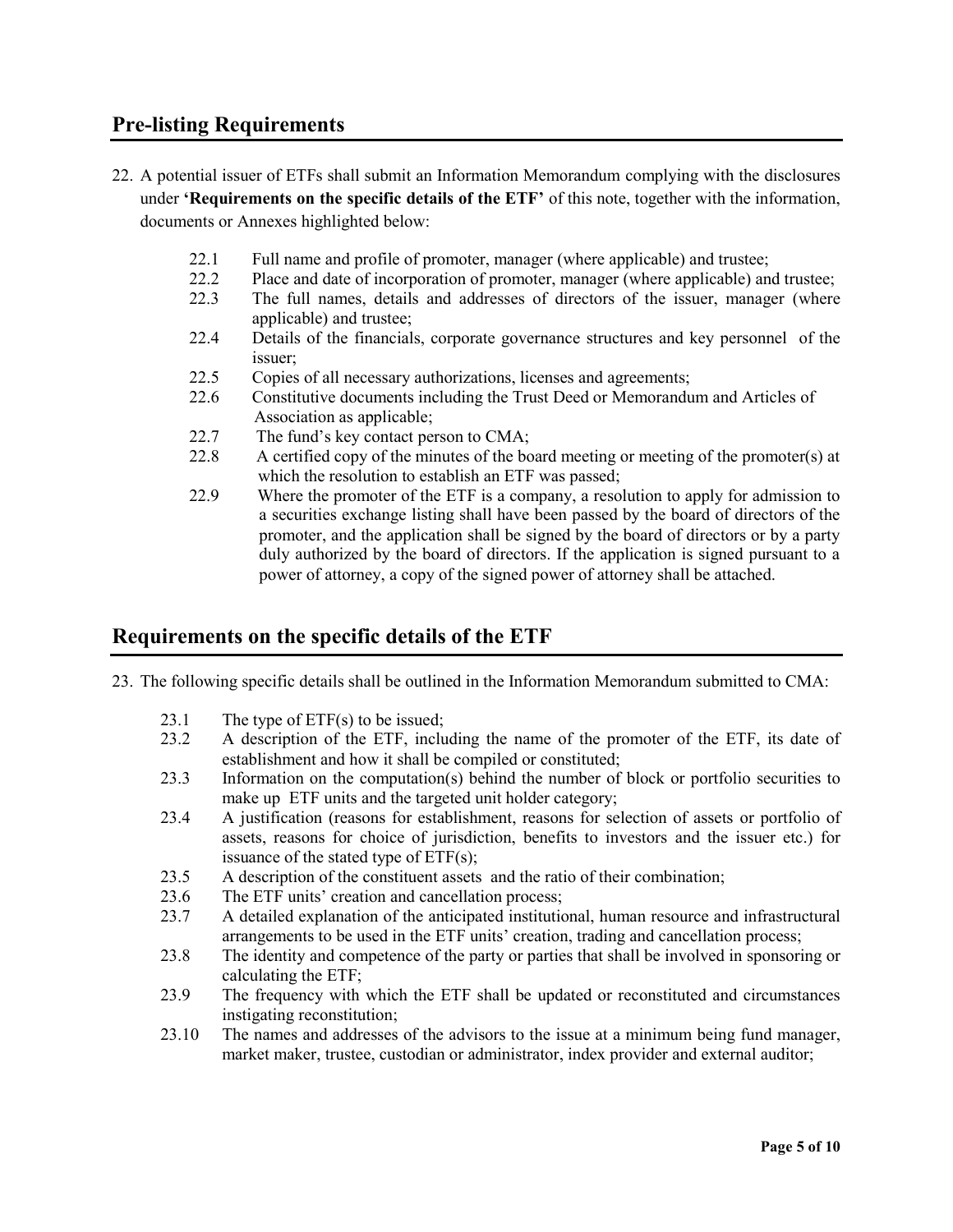- 23.11 Net Asset Value (NAV) of the said fund as at the date of application, in cases where a mutual fund for an underlying portfolio of securities is already in existence and is seeking to convert to an ETF, or where an ETF is seeking secondary listing in Kenya;
- 23.12 Pricing, dividend distribution and tracking approach. Specifically:
	- 23.12.1 The dividend distribution policy in terms of timeliness, retention, distribution costs, re-investment and preferred mode (bank, phone, cheque etc.);
	- 23.12.2 If the ETF has already been established elsewhere, its past performance measured through its realized tracking difference and tracking error and
	- 23.12.3 The issues anticipated to affect the ETF's ability to fully replicate its target index, the level of tracking error that may be reasonably expected and a policy to minimize tracking error.
- 23.13 The fund or portfolio's constituent assets/securities on which the ETF shall be structured (where applicable);
- 23.14 Liquidity ratio turnover/market capitalization of each of the underlying securities  $\&$ basket of securities as a whole over the past year in jurisdictions where the ETF trades (where applicable);
- 23.15 The volatility of the NAV of the underlying basket of securities for the previous four (4) months on a daily basis (in cases where the securities are listed elsewhere);
- 23.16 In cases where the ETF is new, the volatility of the NAV of the constituent assets that would constitute the underlying securities portfolio or assets shall be disclosed;
- 23.17 The course of action that shall be taken by the issuer where an underlying security is suspended or delisted and the repercussions on the computation of NAV;
- 23.18 The Issuer/Promoter shall prove to have relevant expertise and experience to issue ETFs or prove to have access to such expertise.
- 23.19 Satisfy CMA that a secondary market for the ETF shall be established and maintained;
- 23.20 Undertake to compute the Net Asset Value (NAV) of the ETF on a daily basis and make the NAV public to all market participants at the same time through a listing exchange.
- 23.21 Commit to computing NAV, while taking into account any corporate actions for instance better than anticipated performance of the underlying asset(s).
- 23.22 Commit to providing linkage with CMA's surveillance infrastructure; and
- 23.23 Highlight the anticipated fees to be charged by service providers and their justification.

### **Requirements on risk and risk mitigation**

- 24. Before ETF issuance, CMA shall satisfy itself that the issuer has addressed most of the potential risks associated with early-stage ETF markets, in line with established international standards. In this respect the issuer shall be required to:
	- 24.1 Detail within the Information Memorandum, a comprehensive report on the likely risks, including:
		- 24.1.1 Continuing (financial, computational, risk management and/or reporting) obligations of key stakeholders (e.g. the promoter, market maker(s), listing exchange, trustee, custodian, brokers/investment banks, investors etc.)
		- 24.1.2 Disclose potential conflict of interest, for instance, in situations where a custom index is created by an affiliate of the issuer, CMA may: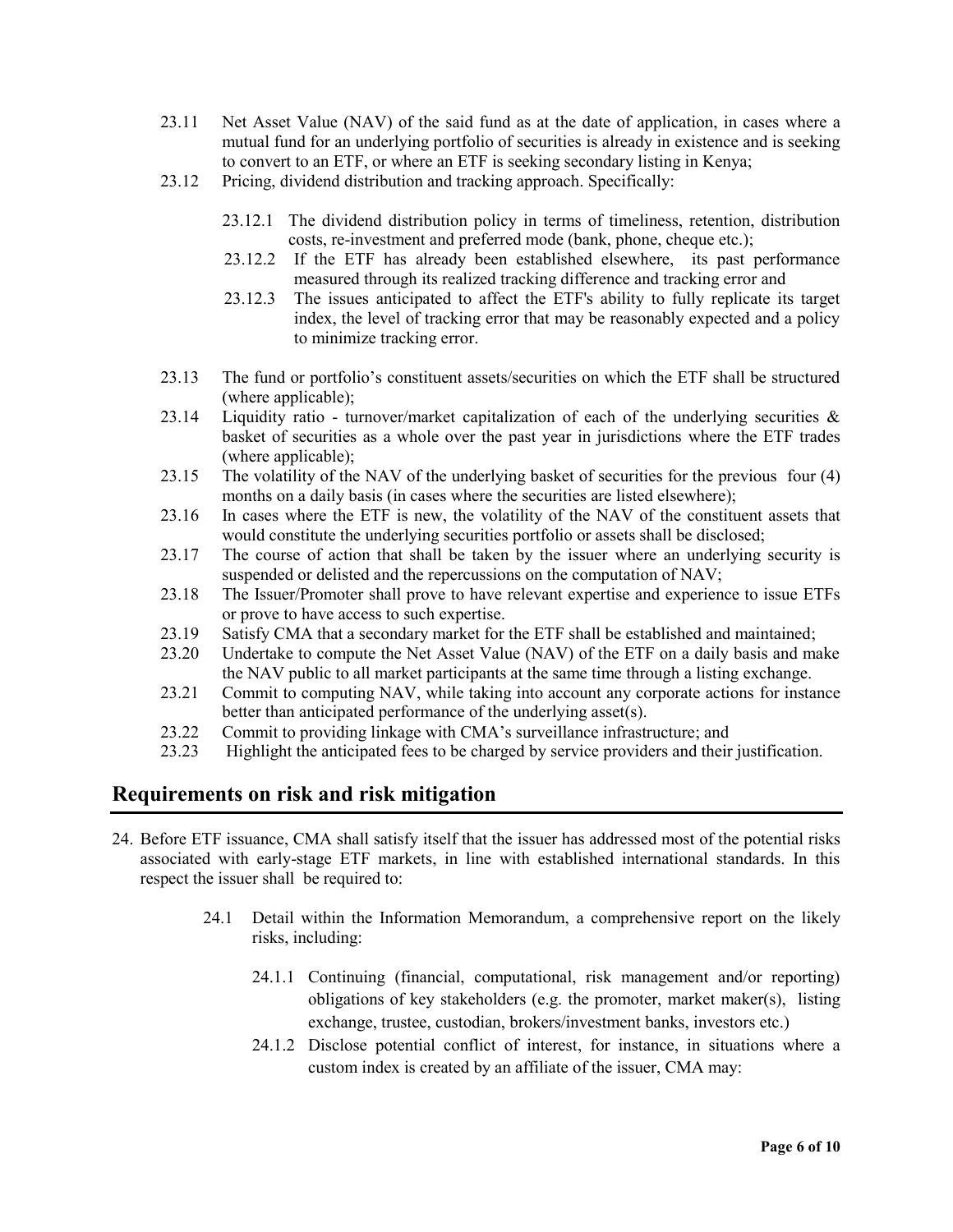- a. Require the issuer to make publicly available, all the rules that would govern the composition, and weighting of assets or securities in each commodity or index;
- b. Limit the ability to change the rules for asset or index compilation and require public notice before any changes are made; and
- c. Where appropriate, require the establishment of firewalls between the staff responsible for the portfolio and management staff.
- 24.2 Sufficiently address Counterparty credit risk either in an OTC (primary market) transaction or in a formal securities trading arrangement. This shall involve putting in place:
	- 24.2.1 Appropriate risk management procedures;
	- 24.2.2 Limits with respect to an ETF's net exposure to counterparty risk posed by a specific issuer;
	- 24.2.3 Appropriate procedures for management of tracking error.
	- 24.2.4 Other safeguards to mitigate potential operational and legal risks arising from ETF units trading (e.g. conditions governing pledging).
	- 24.2.5 Appropriate actions to be taken by the issuer to shield investors particularly if an ETF issuer fails for whatever reason (e.g. fraud, loss of liquidity) as investors 'rush for the exits', a bad business model or poor risk management).
	- 24.2.6 A comprehensive and exhaustive complaints handling procedure and recourse (penalty, transaction recall etc.) process.
	- 24.2.7 Fully outline embedded risks which include general market risks, interest rate risks, exchange rate risks, inflationary risks, liquidity risks and legal and regulatory risks and clearly link them to transactions in ETFs.
- 24.3 Detail the risk mitigation measures to minimize risk exposure to the identified potential risks in ETFs trading.
- 24.4 Intermediaries shall be required to use existing compliance function infrastructure and internal control policies and procedures for ETFs trading.

### **Appointment of Market Makers**

- 25. A market maker in Kenya's ETF market shall play the role of creating liquidity through two-way price quotes in order to eradicate substantial price gaps and ensure a liquid market for all.
	- 25.1 An issuer shall, prior to the listing of the ETF, be required to appoint a market maker and such duly appointed market maker shall undertake to quote buy and sell price(s) in respect of units in the ETF on a daily basis.
	- 25.2 The issuer and market maker shall sign a written agreement on clear terms of market making for an ETF. The market maker shall submit to CMA and the listing exchange a copy of the market making agreement concluded with the issuer prior to commencement of market making.
	- 25.3 Prior to the approval for listing, the issuer and the Market Maker shall communicate the date of commencement and termination (if applicable) of an undertaking regarding the market making activity for the ETF.
	- 25.4 A listing exchange may establish an incentive mechanism for the most active Market Makers in the market, on the basis of a clear formula that may be independently verified.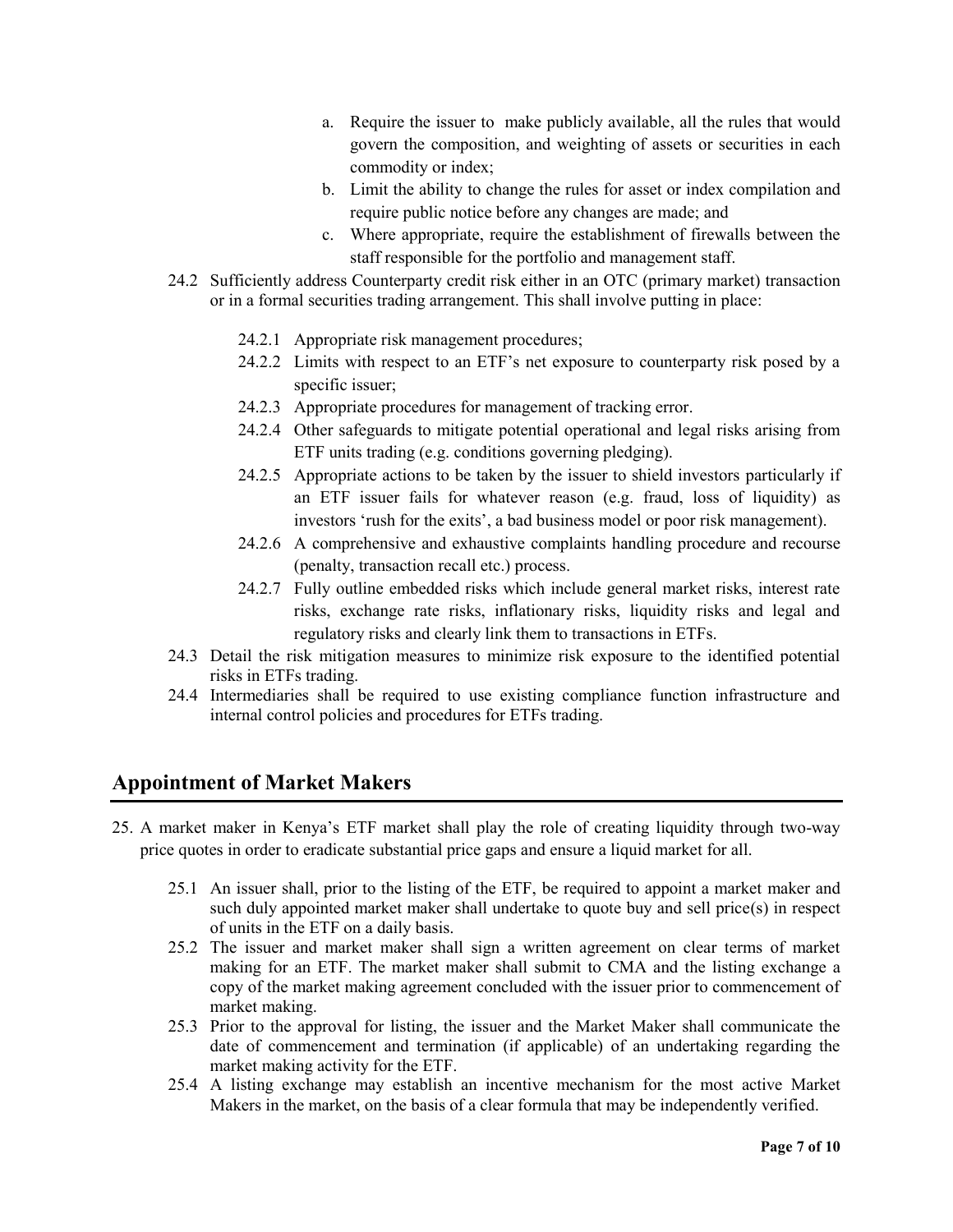# **Appointment and Responsibilities of the Manager**

- 26. The issuer may appoint a Fund Manager to act on its behalf for the purpose of managing the ETF or undertake to manage the ETF.
- 27. Subject to the Listing Rules and ETF rules, the manager may in its absolute discretion:
	- 27.1 Act and enter into all arrangements as necessary for the administration of the scheme so as to achieve the investment objective(s) of the ETF;
	- 27.2 On receiving the necessary approvals, select, purchase, sell, exchange or change any of the assets of the underlying securities in the ETF;
	- 27.3 Appoint persons to exercise powers and perform duties on its behalf;
	- 27.4 Act on the advice or information obtained from professional advisers and others considered by it to be experts;
- 28. The manager may, with the written approval of the trustee and the listing exchange, appoint any company qualified to act on its behalf, and may assign to such appointee all its rights and duties as manager.
- 29. Where it is imminent that the manager will be liquidated, the trustee shall take immediate steps to ensure the appointment of a new manager before the commencement of the liquidation process of the exiting manager.

### **Appointment and Responsibilities of the Trustee**

- 30. Prior to ETF issuance, the Issuer shall appoint a trustee licensed by CMA, who shall have the primary responsibility of protecting the interests of investors.
- 31. The powers, authority, obligations and responsibilities of the trustee shall be detailed in the trust deed and shall include the following among others:
	- 31.1 The trustee's powers necessary to protect the interests of investors and to perform its functions.
	- 31.2 The trustee's liability in making distributions to unit holders only out of funds held by or paid to it for the purpose under the ETF rules.
	- 31.3 The trustee's obligation to take delivery of and retain in safe custody and under its supervision and control, the documents of title to the underlying assets.
	- 31.4 The trustee's duty to prepare a detailed delisting or winding-up process that shall be underpinned by a distribution of redemption funds mechanism guided by the ETF's NAV on an average price in the last trading month of the ETF.
- 32. A trustee shall be deemed to have resigned if its certificate of registration is revoked or suspended and the issuer shall in that event immediately appoint another legal person qualified to act as trustee.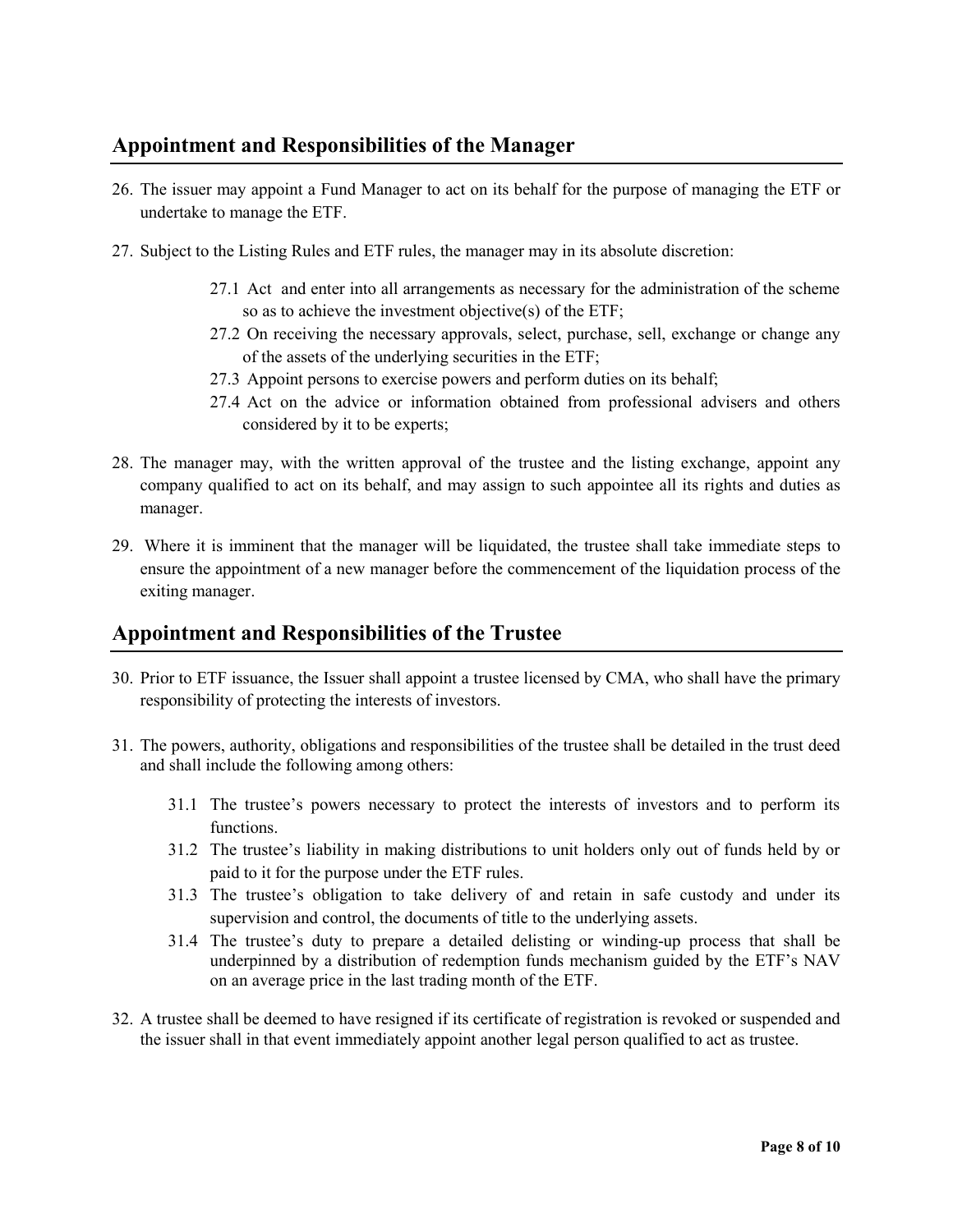## **Corporate actions**

- 33. In the case of ETFs, the execution of any corporate action shall follow already existing regulations on such corporate actions.
- 34. Continuous creation or cancellation of ETF units shall be allowed, subject to the relevant institution (issuer or Market Maker) effecting the process through an account that shall be readily accessible in real time by both the listing exchange and CMA
- 35. Where corporate actions, including but not limited to mergers, takeovers, ETF creation, ETF cancellation, rights issues, capital reductions etc. occur in a constituent security of the ETF, the issuer of the ETF shall immediately publicly disclose the corporate event and take steps to rebalance its portfolio while complying with the rules pertaining to the ETF's reconstitution.

### **Information and Information dissemination**

- 36. There shall be a clear set of policies and procedures on ETF market data disclosure and circulation by relevant information and data stakeholders (a listing Exchange, intermediaries, trustees, data vendors etc.)
- 37. CMA shall require that further information is included in the Information Memorandum if it considers this necessary in view of the interests of investors or for the purpose of evaluating whether an ETF is suitable for a securities exchange listing.
- 38. Intra-day ETF value information dissemination by a listing exchange shall be real-time.
- 39. The CMA may in special circumstances grant exemptions from the requirements of this guidance note where it deems it necessary or appropriate for the listing of ETFs to be done.

# **Continuing Obligations**

40. All ETF issuers shall:

- 40.1 Publicly disclose all material changes and developments likely to affect their valuation and operations immediately;
- 40.2 Submit a notification and seek approval from CMA for alterations to capital structure including but not limited to; new issues of debt securities, changes of rights attached to listed units or issues affecting conversion rights;
- 40.3 Notify the Authority on how tracking error shall be measured;
- 40.4 Ensure equality of treatment of unit holders;
- 40.5 Notify the Authority on any Board changes;
- 40.6 Notify the Authority of any interests of directors and their associates in the ETF;
- 40.7 Notify the Authority on Board decisions that could have an impact on an ETF's valuation;
- 40.8 Notify the Authority and secure approval of applicable Annual fees (Administration, Management etc.) and changes thereto if any;